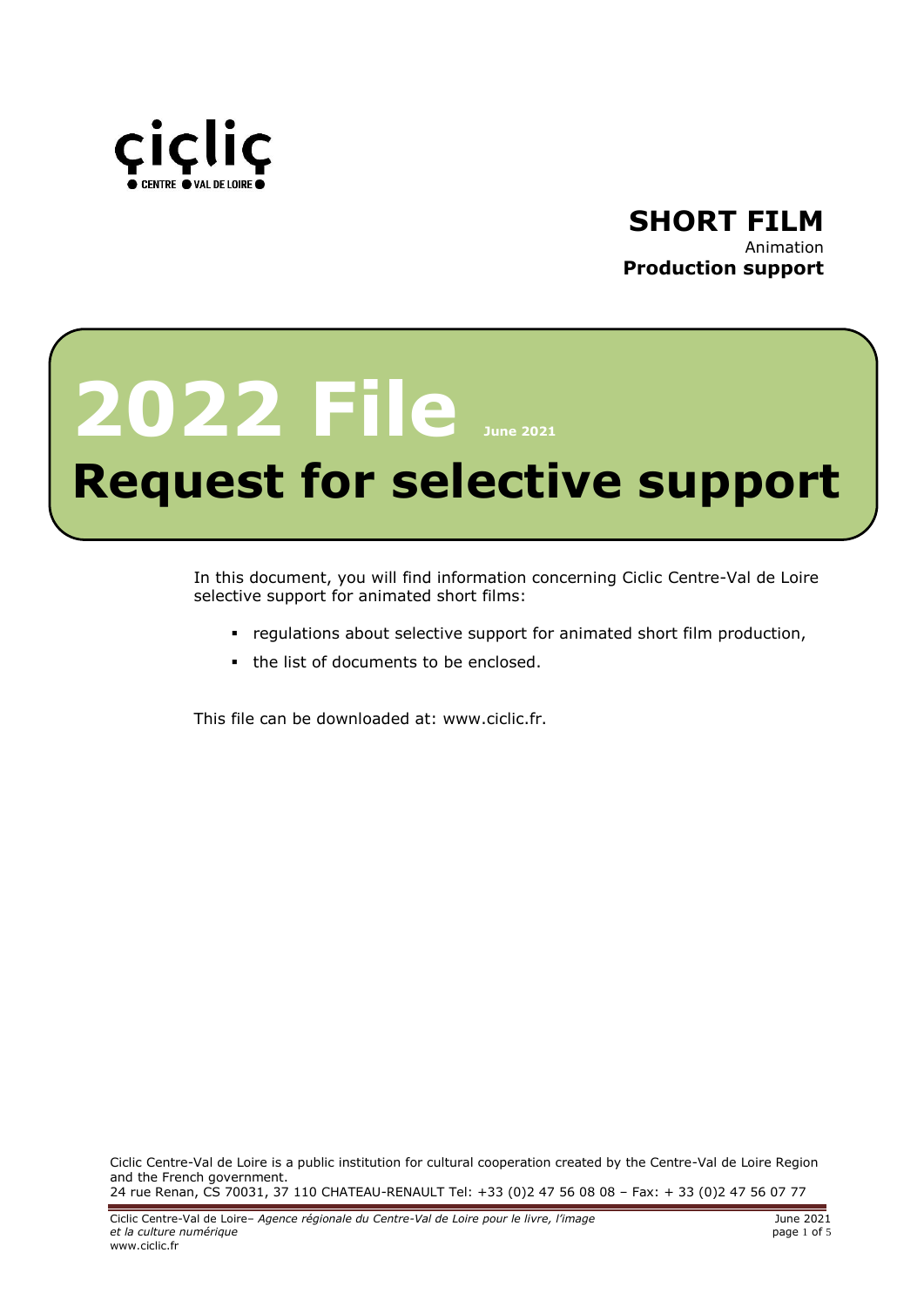# **SHORT FILM** Animation

# **Production support**

In order to support films throughout all different stages, Ciclic Centre-Val de Loire created animation residencies. The teams can use the infrastructures required for making animated films regardless of the technique (except for 3D computer animation). Ciclic Animation provides adapted and fullyequipped offices and accommodation on the Ciclic Animation site.

# **REGULATIONS**

# **1 – PROJECT ELIGIBILIY**

This fund is open to all production companies (company or association) acting, as delegate producer or co-producer (on presentation of a contract), established in France or in other Member States of the European Economic Area (EEA), shares in which are mainly european, and which meet the following conditions:

The project can be submitted directly by the director, by a short film production company, acting as an executive or co-executive producer (upon presentation of a contract). Production companies applying for support must have their registered offices in France or in a Member State of the European Union. In the latter case, they must have a permanent establishment in France.

Production support concerns animated short films, regardless of the director's nationality.

It is only open to animated shorts projects. Pilotes for TV series, TV specials, features films, episodes of TV series, TV specials, video clips, commissioned films, art videos, videos for live shows are not eligible.

Animation techniques can be: puppets, objects, pixilation, play-dough, papers, cut-outs, low-relief, paint or sand on glass, drawing on paper or celluloid. Traditional "handmade" animation on graphic tablet can be considered (TV Paint, Toon Boom Harmony). 3D computer animation is excluded.

The producer will have to take on the artistic, technical and financial responsibility of the project and be able to provide a signed contract for transfer of copyright with the project's author(s)/director(s).

The animation must not have started before the meeting date of the professional committee in charge of assessing the project.

# **2 – FUNDING AMOUNT**

The funding amount will not exceed €50,000 per project.

The producer undertakes to make the short film within three years after the agreement has been signed.

This funding can be combined with other funds from the CNC and other regional and local funds. The total amount of public aids cannot exceed 80% of the short film final cost.

## **3 - INTENSITY OF SUBSIDY**

In accordance with the conditions put in place by Regulation 651/2014 declaring certain categories of subsidy compatible with the internal market in application of Articles 107 and 108 of the Treaty on the Functioning of the European Union (known as GBER) (as amended and extended until December 31, 2023 by Requlation (EU) n ° 2020/972 of July 2, 2020), the intensity of the cumulative public subsidy per project must be limited to 50% of the production budget, at the exception of difficult and low budget works, for which the Commission has authorized the following intensity rates: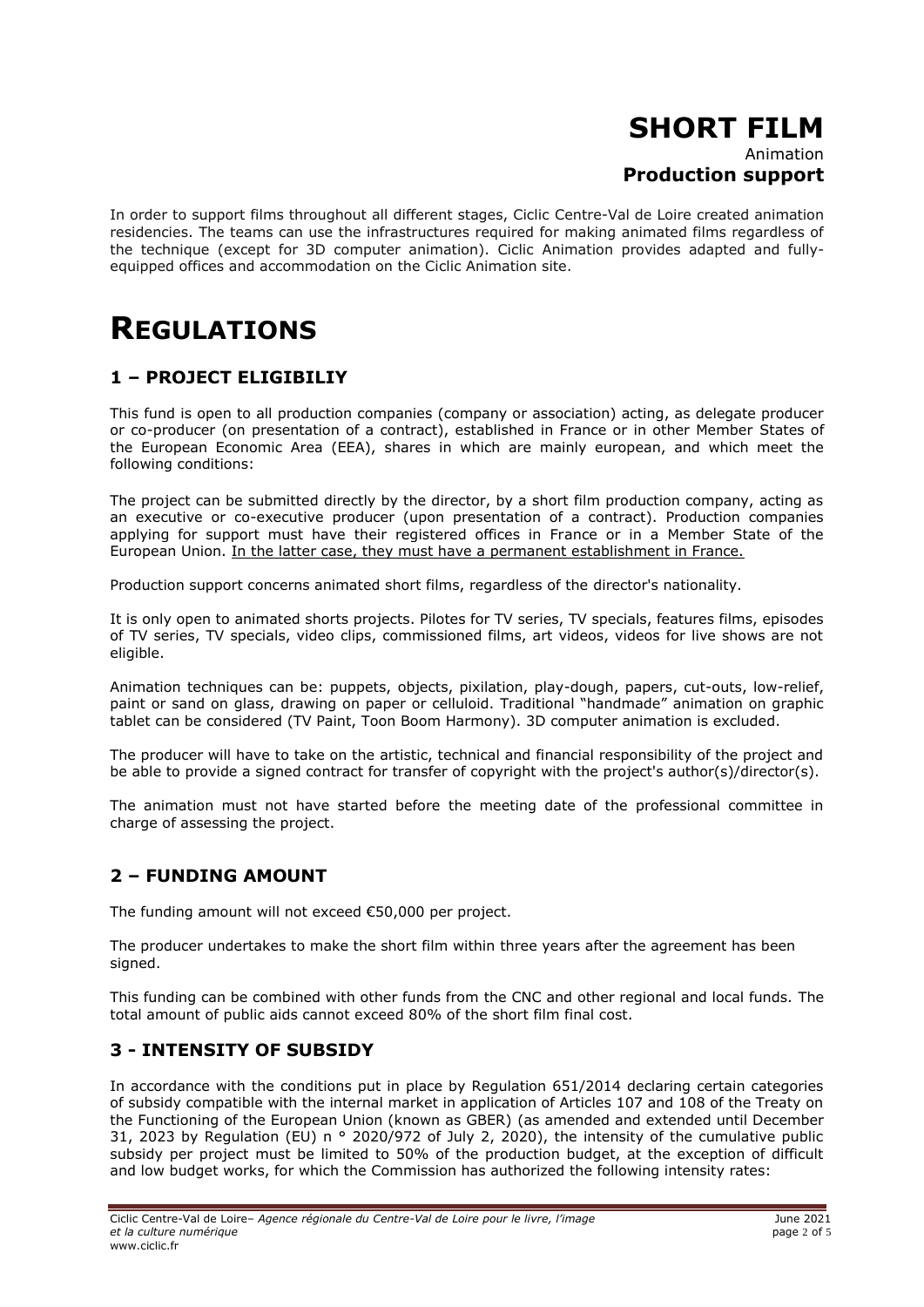#### - short film: 80% of the budget

# **4 – SELECTION METHODS AND PROJECT ASSESSMENT**

#### **To be reviewed by Ciclic Centre-Val de Loire, files must be complete and deadlines respected**

The project assessment is made by committees exclusively composed of professionals.

Ciclic Centre-Val de Loire organises 2 sessions a year for the production of animated shorts.

First, the members of the professional Animation committee review the projects and make a preselection (on the basis of the application file, the submitted graphic elements or imagery). Then, the professional Animation committee meets the pre-selected directors who must be accompanied by their producers.

After this meeting, the committee delivers a favourable opinion to the projects it decided to support. This decision is based on the artistic dimension and the production conditions of the project.

If a project submitted only by the director is pre-selected, it can be postponed until the next session so that the director can look for a producer.

## **5 – TECHNICAL AND FINANCIAL ASSESSMENT**

If the film received a favourable opinion from the professional committee, a technical and financial committee will review the funding plan of the film, its estimated budget and the conditions of its making in order to determine the amount of the aid.

This committee is composed of Ciclic Centre-Val de Loire's manager, the supervisor of the "Cinema and Audiovisual Media" department, the supervisor of Ciclic Animation, representatives of the Centre-Val de Loire Region and of the DRAC Centre-Val de Loire.

The technical and financial committee takes into account all elements in favour of production on the regional territory. This is why a special attention will be paid to employment in the region, to the implementation of image education plans and to the promotion and distribution of the film in the region.

Every contract related to production will be concluded by the producer of the film who will act alone, in accordance with the current legislation and labour code, in compliance with his/her legal obligations towards social and tax authorities.

According to article 12 of the Agency statutes, Ciclic Centre-Val de Loire's manager makes the final decision concerning the granting of the aid and its amount. If the final budget given for the payment of the balance is lower than the reference budget, the subsidy will be proportionally reduced.

#### **6 – DIRECTOR AND PRODUCER'S COMMITMENTS**

The director and producer undertake to:

- encourage employment at every development stage and strengthen collaborations and partnerships with technicians, artists and service providers established in the Centre-Val de Loire Region,
- mention the name of Ciclic Centre-Val de Loire on every presentation document given to other funders,
- keep Ciclic Centre-Val de Loire updated on the important stages of preparation, production, shooting and distribution,
- place the following mention in the credits of the film/series:
- "With the support of Ciclic-Région Centre-Val de Loire, in partnership with CNC".

The director, the producer and their main collaborators shall be asked to contribute to programming, distribution, training and image education operations coordinated by Ciclic Centre-Val de Loire on the regional territory.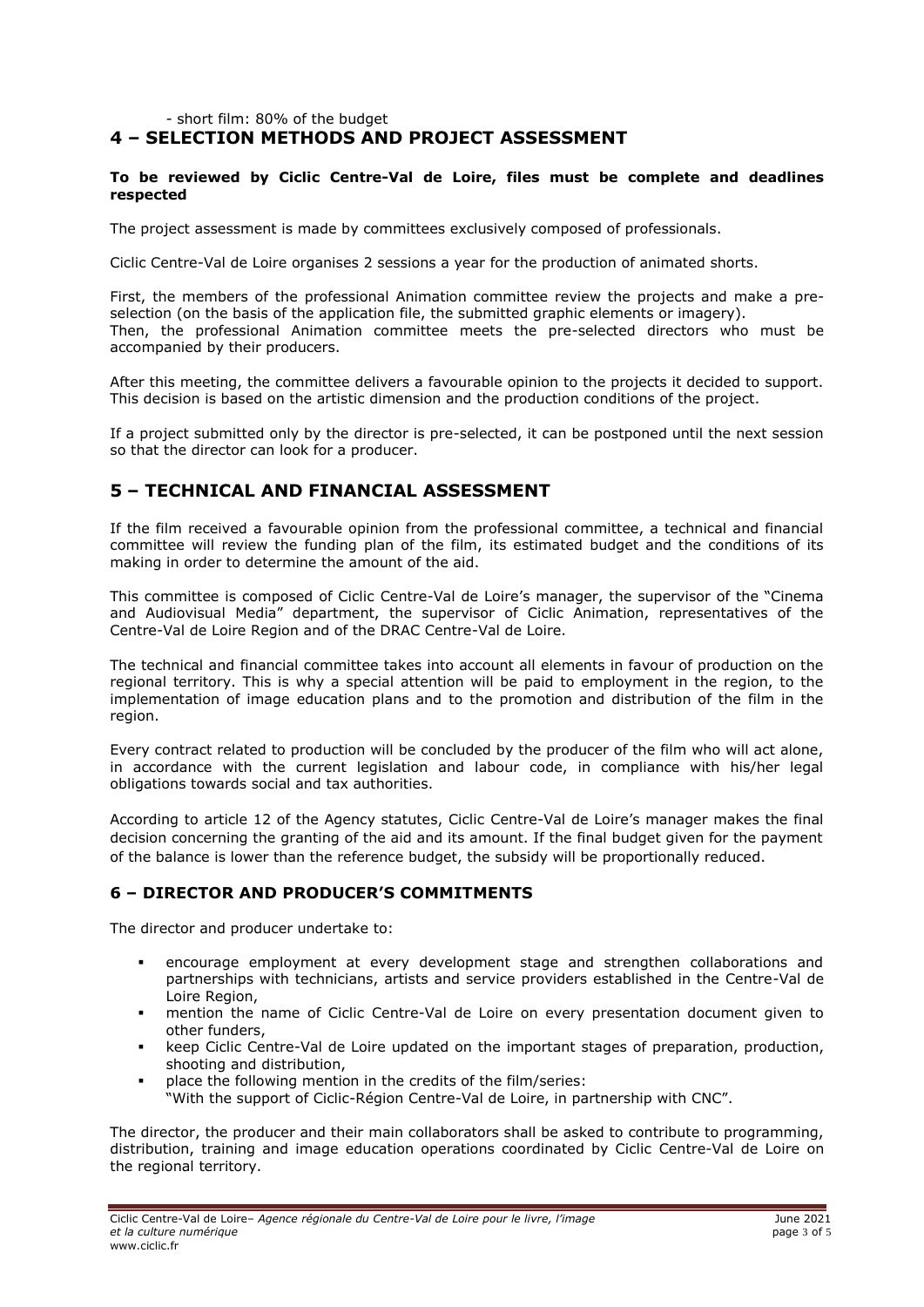# **7 – PROGRAMME FUNDING**

Production support for animated short films is financed by the Centre-Val de Loire Region and the *Centre national du cinéma et de l'image animée* within the scope of the State/Centre-Val de Loire Region agreement about audiovisual and cinematographic cooperation.

This support scheme is part of the *General Block Exemption Regulation* (GBER) N°651/2014 of 17 June 2014 of the European Commission, published in the Official Journal of the European Union on 26 June 2014, and the Communication C332/01 of the European Commission, published in the Official Journal of the European Union on 15 November 2013, called "Cinema Communication".

## **8 - CONTACT**

#### **Ciclic Animation**

Eric Réginaud Ciclic Animation Project Manager [eric.reginaud@ciclic.fr](mailto:eric.reginaud@ciclic.fr) 

3 allée de Yorktown 41100 Vendôme Tel: +33 (0)2 47 56 08 08